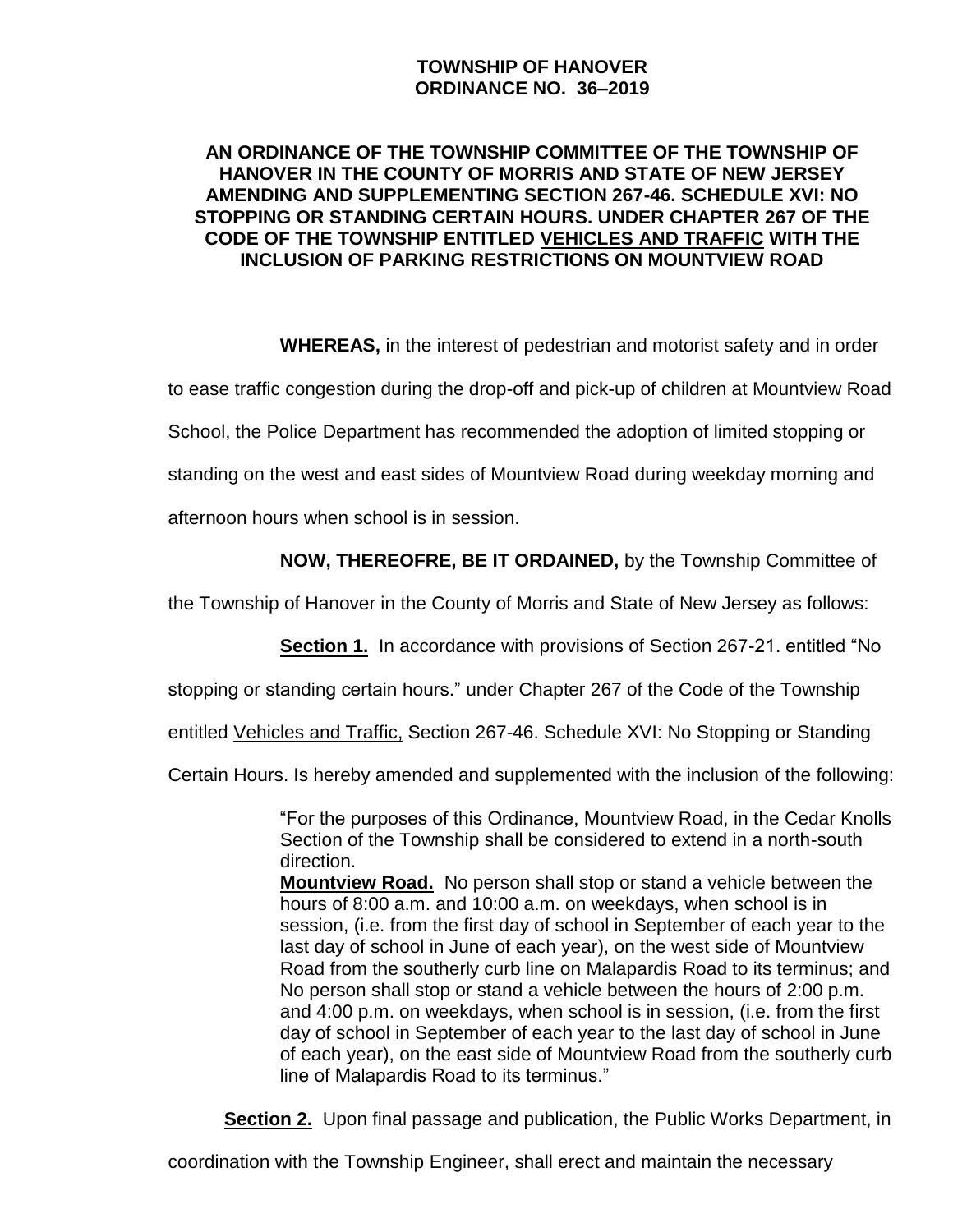regulatory signs specifying the no stopping or standing restrictions set forth herein pursuant to N.J.S.A. 39:4-198, and in conformance with the Manual on Uniform Traffic Devices.

**Section 3.** All ordinances of the Township of Hanover which are inconsistent with the provisions of this Ordinance are hereby repealed to the extent of such inconsistency.

**Section 4.** If any section, subsection, sentence, clause or phrase of this Ordinance is for any reason held to be unconstitutional or invalid, such decision shall not affect the remaining portions of this Ordinance.

**Section 5.** This Ordinance shall take effect in accordance with law.

TOWNSHIP COMMITTEE TOWNSHIP OF HANOVER COUNTY OF MORRIS STATE OF NEW JERSEY

#### DATE OF INTRODUCTION: September 12, 2019 DATE OF ADOPTION: October 10, 2019

# **NOTICE OF INTRODUCTION**

**NOTICE IS HEREBY GIVEN,** That the foregoing Ordinance was submitted in writing at a meeting of the Township Committee of the Township of Hanover, in the County of Morris and State of New Jersey, held on the  $12<sup>th</sup>$  day of September, 2019, introduced and read by title and passed on first reading and the Governing Body will further consider the same for second reading and final passage thereof at a meeting to be held on the  $10<sup>th</sup>$  day of October, 2019, at 8:00 o'clock in the evening prevailing time, at the Municipal Building, 1000 Route 10, Whippany, in said Township of Hanover, at which time and place a public hearing will be held thereon by